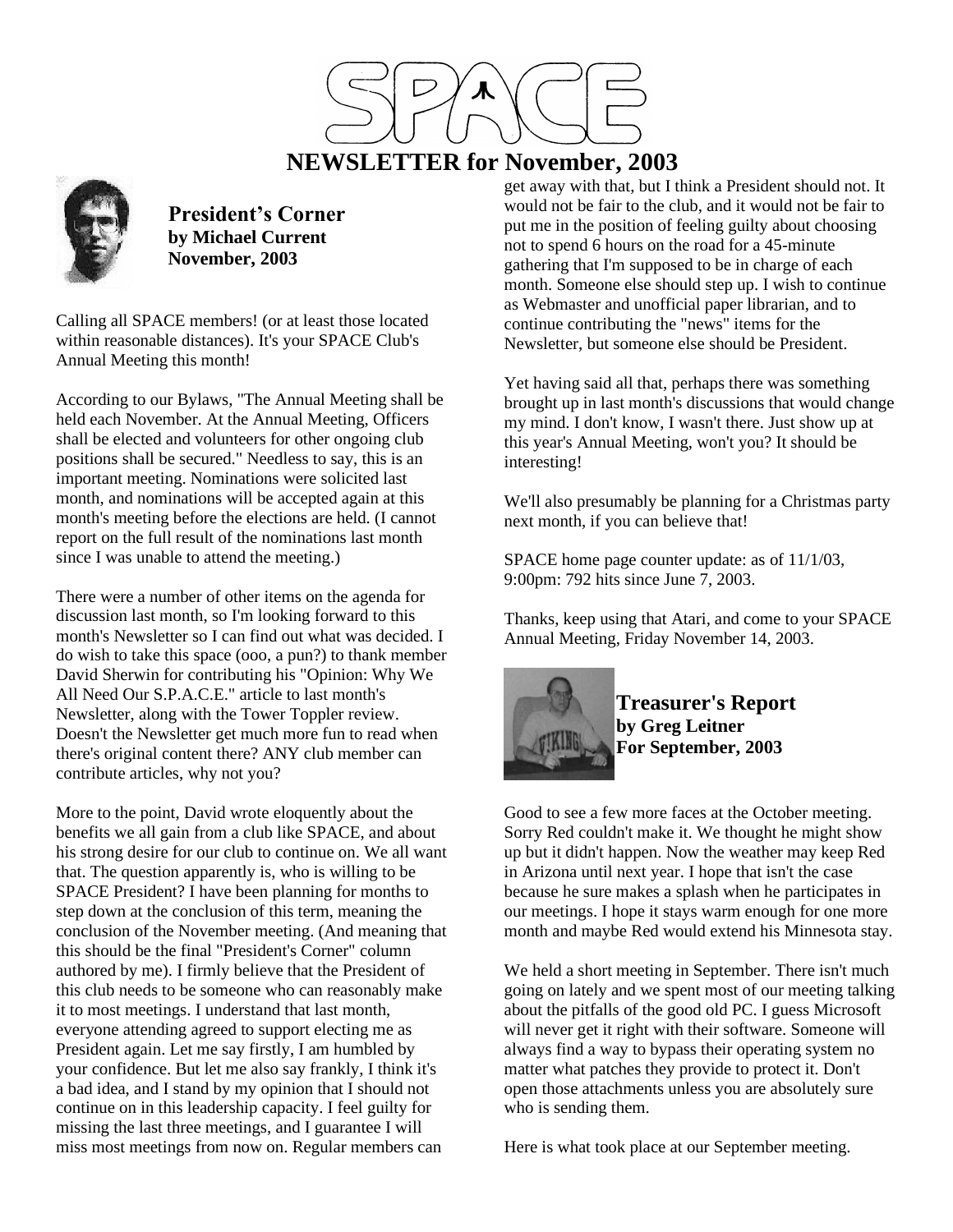| Beginning balance for September 1, 2003: | 967.17 |
|------------------------------------------|--------|
| Receipts for September 2003:             |        |
| Membership renewals                      | 30.00  |
| Dom Sales                                | 3.00   |
| Total receipts for September meeting:    | 33.00  |

No expenses paid out in September

Ending balance for September 30, 2003: 1,000.17

Well there you have it. Just like that we are at the thousand mark again, and it seems that this is the time of the year when most of our members need to renew their memberships; including me next month. We are going just as strong as ever and it was great to see more members joining in this last month.

Don't forget that next month we will be taking nominations for SPACE Club Officials and all positions are wide open. Brian is stepping down as Secretary and with Michael, a Wisconsin resident, the President's job is open. I will gladly keep the Vice-president and Treasurer's positions if the Club will re-elect again, but we really need to find a President and Secretary this next year. So, what do you say? Let's have a great turnout for the meeting in October and help support your Club. See you then.



**Treasurer's Report by Greg Leitner For October, 2003**

What a beautiful evening it was on the night of our October SPACE meeting. Seven members were present and we had a great meeting. Of course the main topic had to be our nominations for the officer's positions for 2004. Not a single member present is interested in the President's position so I nominated Michael Current once again to be our President for the New Year. Of course Michael would have to agree with this and I have e-mailed my thoughts to him. I sure hope he responds positively to the nomination as he surely is the best candidate for the job no matter how far away he lives. As

far as the other positions are concerned I have agreed to run again for Vice-president and Treasurer, and Nolan has agreed to run for Secretary replacing Brian who for personal reasons is stepping aside. Nolan would also be keeping the BBS going and we are all thankful to him for his efforts. Glen has also agreed to keep the

Membership and Dom chairman positions, and many thanks to Glen for the long hours he puts into the Dom every month. Don't forget that these positions are not voted on until the November meeting so anyone who wishes to run for any of these positions may do so.

Also, least we forget, the December Xmas party will be here before we can blink, and we need to start planning what to do this year for the meal and any activities we want to throw in. So please come to the meeting next month and help us with your ideas.

Now for the Treasury report for the October meeting:

| Beginning balance on October 1, 2003:                    | 1,000.17       |
|----------------------------------------------------------|----------------|
| Receipts for the October meeting:<br>Memberships<br>Doms | 60.00<br>24.00 |
| Total receipts for October                               | 84.00          |
| Expenses for the October meeting:<br><b>BBS</b>          | 20.00          |
| Ending balance on October 31, 2003                       | 1,064.17       |

It just keeps getting better. Keep those memberships up to date and buy the doms. I hope we can have another auction soon, but nothing seems to be happening out there. I guess everyone is hanging on to those precious 8-bit Ataris. It would be nice if some of them were to join us and get a movement started once again in making the 8-bit a still viable computer and game machine. I think we are moving in that direction, and to help out I am thinking in setting up a 400 Atari with a few game cartridges in our lunchroom at my work. I know of a few co-workers who play a lot of games on more advance machines at home, but they are always interested in my talking about the Atari. I know they are going to love playing some of the old games like Pac-Man, Donkey Kong, Frogger and Space Invaders just to name a few. I will let you all know later how this project turns out. In the meantime I am signing off, but I will see you all at the November meeting and hopefully Michael will be there too.



**Secretary's Report By Brian-Angel C Little For October, 2003**

No Minutes Submitted.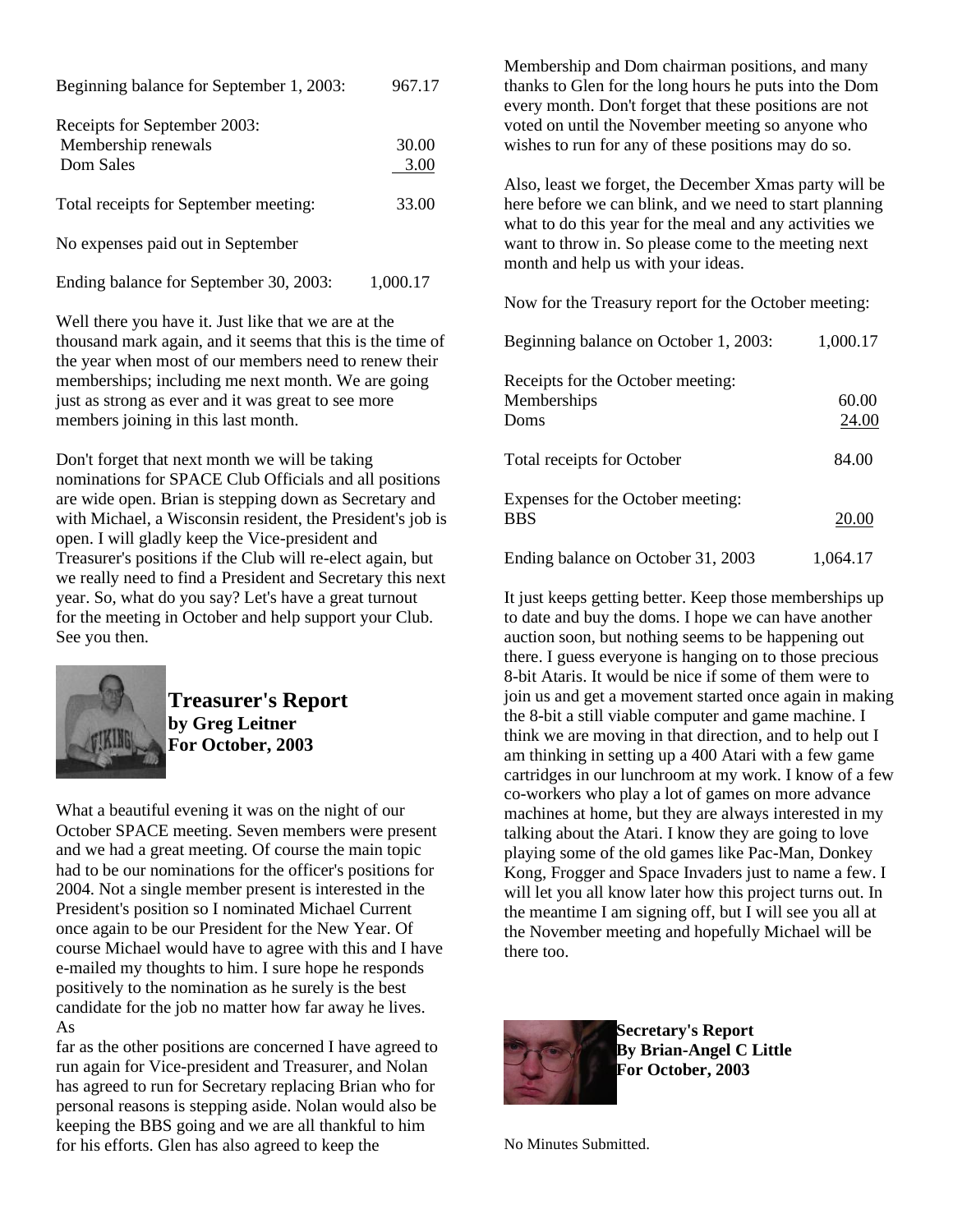\*\*\*\*\*\*\*\*\*\*\*\*\*\*\*\*\*\*\*\*\*\*\*\*\*\*\*\*\*\*\*\*\*\*\*\*\*\*\*\*\*\*\*\*\*\*\*\*\*\*

--Date: Mon, 20 Oct 2003 21:00:59 +0000 (UTC) --From: "Raphael J. Espino"

This has been a long time in coming (again!), but version 0.9 of JpegView is now available: http://a8jdpeg.atari.org http://a8jdpeg.webhop.org

We've now got a PGM viewer too: PgmView, available at the same place. See 2nd half of this message for more info.

JpegView is a JPEG viewer for the Atari 8-bits, based on the C=64's Juddpeg decoder (http://www.ffd2.com/fridge/) written by Stephen L. Judd.

The following changes have been made to JpegView:

- \* Improved graphics mode selection menu
- \* Improved support for large images, images up to 1280x800 will be reduced to fit the available screen size
- \* Dithering added to all modes
- \* Improved GR.8 flicker mode

--

- \* Added horizontal divide by 4 capability
- \* Images are automatically adjusted so they no longer look stretched in certain modes
- \* Assorted bug fixes and improvements

It may not seem like it, but there's a lot of new code in this version, so there's probably some new bugs too. Please try this and let me know if you have any problems.

There's also a PGM viewer now: PgmView

Decoding a PGM image is a lot quicker than a JPEG, but PGMs use more disk space. Both a8jdpeg and JpegView will convert JPEGs to PGM, which can then be viewed with PgmView. This is useful if:

- \* You want to view an image repeatedly (maybe in several display modes), especially if you've got a big enough ramdisk.
- \* You've got a 48K machine and want to view images in HIP and the other 64K modes (PgmView will never use more than 48K)
- \* You don't care about disk space

If you want to view the same image more than once, then you can convert it to PGM first and then view it with PgmView. This will work even better if you've got a big enough ramdisk or a fast disk drive.

PgmView can use all display modes in 48K. People with 48K machines can now view images in modes that need a 64K machine with JpegView. Use JpegView/a8jdpeg to convert the images to PGM and then PgmView to view the images in HIP and other flicker modes that needed 64K.

PgmView also provides another way of transferring images from a PC to the Atari. You can easily convert from just about any image format out there to PGM using the freely available Netpbm toolkit (http://download.sourceforge.net/netpbm/), transfer them to the Atari, and use PgmView to view them and convert them to Micropainter and HIP formats.

As usual, comments, suggestions, bug reports, feedback, etc. are welcome.

Next up: A colour version of the JPEG viewer.

\*\*\*\*\*\*\*\*\*\*\*\*\*\*\*\*\*\*\*\*\*\*\*\*\*\*\*\*\*\*\*\*\*\*\*\*\*\*\*\*\*\*\*\*\* \*

--Date: Tue, 21 Oct 2003 16:21:20 -0700

Mark DiLuciano of Sunmark has announced the immediate availability in cartridge form of the unreleased Atari 8-bit game MIDI Maze. MIDI Maze is a multi-player game originally written for the Atari ST and later ported (but never released) for the Atari 8-bit computers. Up to 16 computers can be linked together for play, and Atari 8-bit machines can even be networked together with Atari ST computers using a MIDI Mate interface. The first 50 people to buy a MIDI Maze cartridge will also receive the unreleased prototype Mean 18. You can purchase the game (and view some screenshots) at http://www.sunmark.com

[This news item courtesy of Atariage.com: http://www.atariage.com]

\*\*\*\*\*\*\*\*\*\*\*\*\*\*\*\*\*\*\*\*\*\*\*\*\*\*\*\*\*\*\*\*\*\*\*\*\*\*\*\*\*\*\*\*\* \*

BEVERLY, MA - October 28, 2003 - The most popular fighting game of 2002 enters a new arena as Atari (Nasdaq: ATAR) today shipped Dragon Ball Z(r): Budokai(tm) for Nintendo GameCube(tm). Developed by DIMPS, the Nintendo GameCube version brings exclusive, highly-detailed 3D character models that vividly reflect the visual style of the hit animated series while maintaining the authentic fighting action sought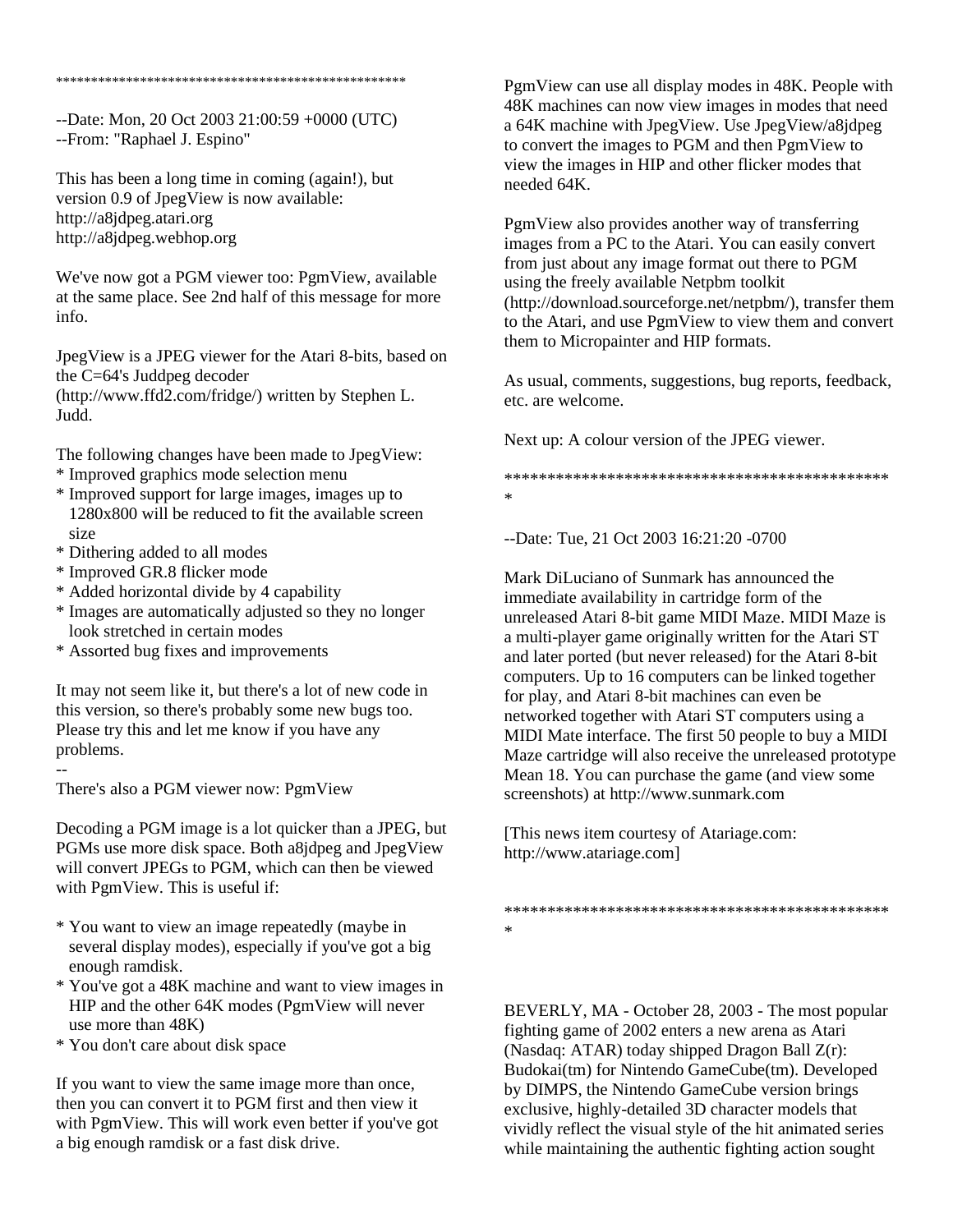by DBZ(r) fans. The Dragon Ball Z(r) video game franchise has been one of the industry's most successful over the last 18 months, and Dragon Ball Z(r): Budokai(tm) for the PlayStation(r)2 computer entertainment system has shipped more than 1.4 million units in North America since its December 2002 release.

"With enhanced graphics that truly recreate the essence of Dragon Ball Z(r), Nintendo GameCube owners will now get to enjoy their own unique version of Budokai," said Nancy MacIntyre, vice president of marketing for Atari's Beverly studio. "Due to the incredible popularity of the Dragon Ball Z(r) franchise and its enormous fan base, it was only natural that Atari bring Dragon Ball Z(r): Budokai(tm) to the Nintendo GameCube."

Dragon Ball  $Z(r)$ : Budokai $(tm)$  spans the Saiyan Saga through the Cell Games, and features five epic play modes, including Story, Duel, Practice, Tournament and Legend of Hercule. Test your skills against the most powerful heroes and the most sinister villains as you play as one of 23 mighty DBZ(r) characters. Many of them are unlockable, and you can unleash up to 60 different combo moves for each character. Every battle is more intense and more dangerous than before - will you be the last warrior standing?

The Dragon Ball brand has generated over \$3 billion in worldwide licensed merchandise. It is among the toprated series on Cartoon Network and was the numberone rated show among all U.S. cable TV programs for 'tweens 9-14, boys 9-14 and men 12-24 during 2002 season's launch line-up. For the second consecutive year, "Dragon Ball" was the most searched-for term on the Internet in 2002 according to Lycos.

Dragon Ball Z(r): Budokai(tm) for Nintendo GameCube is currently available at a suggested retail price of \$29.99 and rated "T" for Teen. For additional information on Dragon Ball Z(r), visit www.dragonballz.com.

\*\*\*\*\*\*\*\*\*\*\*\*\*\*\*\*\*\*\*\*\*\*\*\*\*\*\*\*\*\*\*\*\*\*\*\*\*\*\*\*\*\*\*\*\* \*

A-T-A-R-I Answers-Tips-and-Relevant Information by Paul Alhart paulalhart@hotmail.com 1987.10

I really like my 1200XL, but at the same time I really hate having to use the TRANSLATOR to boot up certain software. What to do? I translated the offending software to run on my system and filed my Translator Disk away in the back of a drawer somewhere. You can do the same. In the beginning, Atari said, "If programmers use the PUBLISHED VECTORS into the Operating System (O/S), their programs will run on ANY 8-bit Atari Computer." (IF is such a big word.) To make a long story short, some programmers did not follow this rule, but to save a few bytes, jumped right into the O/S. This was fine before the XL/XE machines came along with a different O/S. The published vectors are still the same as Atari promised, but they point to different locations in the O/S. The following list gives the published vector location and the vectors name followed by the ILLEGAL O/S entry points. If you find that a program Jumps to F3F6 to open the screen, (20 F6 F3) and you have an 800XL, change the code to (20 8E EF). Remember: Low byte/High byte. I have found this to be the most common ILLEGAL jump. The next most common are the "K: Get/Put" calls. I spent many hours Peeking into my operating system with a lot of help from Compute's Mapping The Atari to come up with this list. It now saves me lots of time and hopefully will help you also. Note: Translated software will only run on the O/S that it has been translated for, so keep an original copy as back-up.

[MC's note- the labels for the columns in this table were corrupted. I don't understand this stuff enough to know what's what. I don't want to get it wrong, so I'll leave it to the reader to figure it out.]

200 VDSLST E790 C0CE C0E7 202 VPRCED E78F C0CD C0E6 204 VINTER E78F C0CD C0E6 206 VBREAK E78F C0CD C0E6 208 VKEYBD FFBE FC19 FC0C 20A VSERIN EB0F 1A23 E929 20C VSEROR EA90 19E6 E88A 20E VSEROC EACF EAEC E8C9 210 VTIMR1 E78F C0CD C0E6 212 VTIMR2 E78F C0CD C0E6 214 VTIMR4 E78F C0CD C0E6 216 VIMIRQ E706 C030 C054

222 VVBLKI E7AE C0E2 C019 224 VVBLKD E905 C28A C2A3 226 CDTMA1 EBEC EC11 EA2E

E400 E:OPEN F3FC EF94 EEF8 E402 E:CLOSE F634 F2D3 F17E E404 E:GET F63E F24A F18F E406 E:PUT F6A4 F2B0 F1F5 E408 E:STATUS F634 F21E F174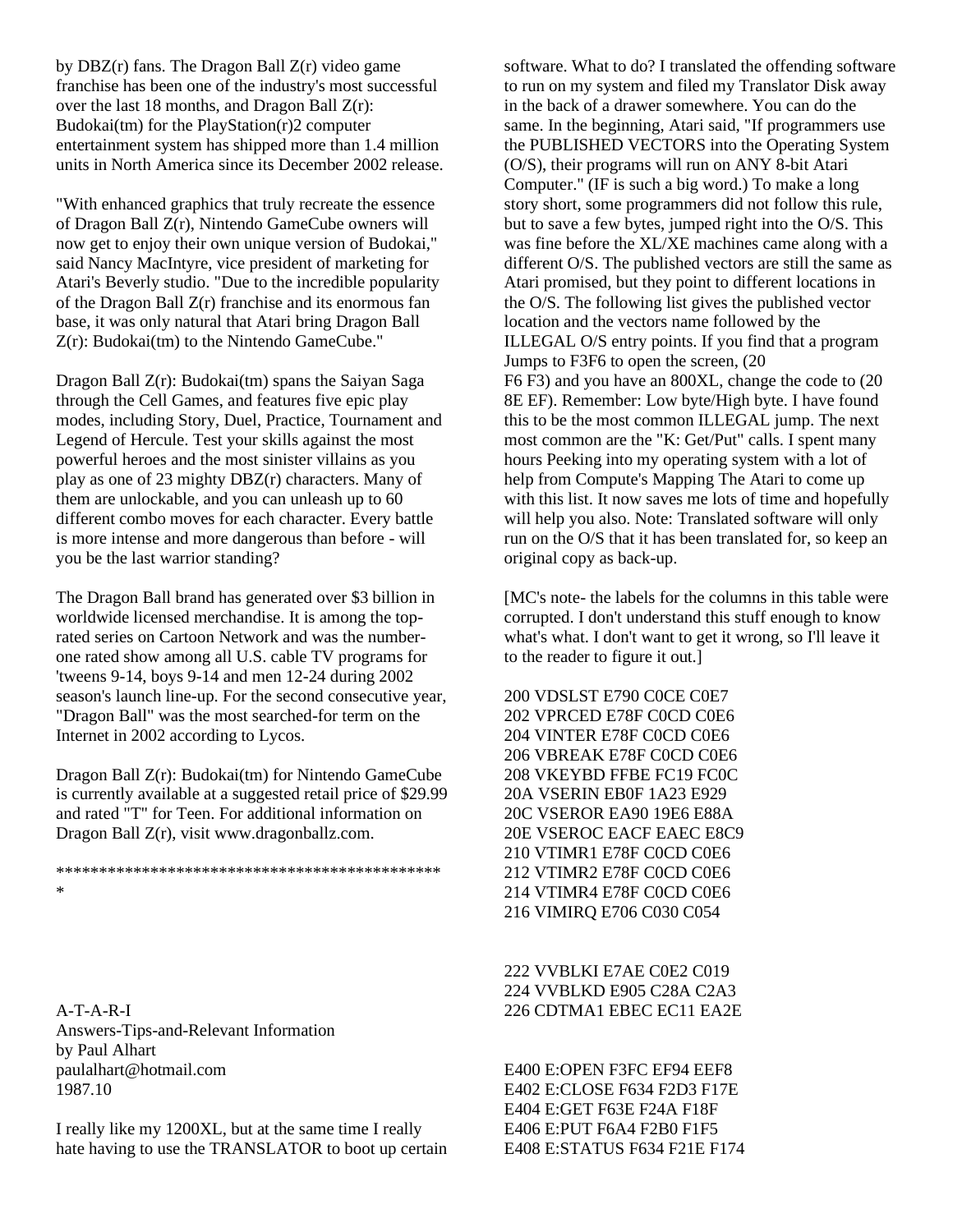#### E40A E:SPECIAL F63D F2C3 F17C E40C E:JUMP F3E4 EECD

E410 S:OPEN F3F6 EF8E EEED E412 S:CLOSE F634 F2D3 F17E E414 S:GET F593 F180 F0D6 E416 S:PUT F5B7 F1A4 F0FA E418 S:STATUS F634 F21E F174 E41A S:SPECIAL FCFC F9AF F903 E41C S:JUMP F3E4 EF6F EECD

E420 K:OPEN F634 F21E F174 E422 K:CLOSE F634 F21E F174 E424 K:GET F6E2 F2FD F242/F247 E426 K:PUT F63D F22D F17D E428 K:STATUS F634 F21E F174 E42A K:SPECIAL F63D F22D F17D E42C K:JUMP F3E4 EF6F EECD

E430 P:OPEN EE9F FEC2 EC63 E432 P:CLOSE EEDC FF07 ECA3 E434 P:GET EE9E FEC1 EC62 E436 P:PUT EEA7 FECB EC6C E438 P:STATUS EE81 FEA3 EC44 E43A P:SPECIAL EE9E FEC1 EC62 E43C P:JUMP EE78 FE9A EC3A

E440 C:OPEN EF4C FCE6 ED1A E442 C:CLOSE F02B FDCF EE03 E444 C:GET EFD6 FD7A EDAE E446 C:PUT F010 FDB4 EDE8 E448 C:STATUS F028 FDCC EE00 E44A C:SPECIAL EF4B FCE5 ED19 E44C C:JUMP EF41 FCDC ED0F

E450 DISKIV EDEA C6A3 C2A9 E453 DISKINV EDF0 C6B3 C2B9 E456 CIOV E4C4 E4DF E4DF E459 SIOV E959 C933 F74E E45C SETVBV E8ED C272 C28B E45F SYSVBV E7AE COE2 C019 E462 XITVBX E905 C28A C2A3 E465 SIOINV E944 E95C E739 E468 SENDEV EBF2 EC17 EA34 E46B INTINV ECD5 C00C C00C E46E CIOINV E4A6 E4C1 E4C1 E471 BLKBDV F223 \*F223\* FCE1 \*SLFTST\* E474 WARMSV F11B C290 C34B E477 COLDSV F125 C2C8 C37B E47A RBLOKV EFE9 FD8D EDC1 E47D CSOPIV EF5D FCF7 ED2B E480 PUPDIV F223 FCE1 E483 SLFTST \*\* 5000 E486 PENTV EEBC CAAE E489 PHUNLV E915 CAEB

#### E48C PHINIV E898 CA34

#### \*\*\*\*\*\*\*\*\*\*\*\*\*\*\*\*\*\*\*\*\*\*\*\*\*\*\*\*\*\*\*\*\*\*\*\*\*\*\*\*\*\*\*\*\* \*

--From: "Dean Garraghty" --Date: Sun, 26 Oct 2003 17:35:58 -0000

Hello All,

Couple of items of news:

I have combined most of the contents of our 2 Atari 8-bit CD-ROMs into a single product at a much reduced price. This new CD-ROM includes all the PPP products (Quick, SAM, Quick Ed, Games), the DGS products (Digi-Studio, 26 issues of our magazine), the Rambit product Print-Filer, our 22 minute video shot at the AMS 96 show (in MPEG-1), and 13 selected PD disks. The products are the same as before, will full manuals in PDF format. All disks are included in DCM and ATR formats.

This new CD-ROM is available now for just US\$9.99, which includes airmail/1st Class shipping to any country. This is less than half the cost of the original 2 CDs! You can buy now with a credit/debit card using PayPal. Please visit our web site: http://www.dgs.clara.net

We are also now directly selling our range of Atari 8-bit SCART and RCA phono cables, which can be made in various lengths and types. Please visit our web site: http://www.dgs.clara.net

Dean Garraghty

\*\*\*\*\*\*\*\*\*\*\*\*\*\*\*\*\*\*\*\*\*\*\*\*\*\*\*\*\*\*\*\*\*\*\*\*\*\*\*\*\*\*\*\*\* \*

BEVERLY, MA - October 16, 2003 - The Sinbad: Legend of the Seven SeasTM computer game has shipped to retail stores nationwide, Atari, Inc. (Nasdaq: ATAR) announced today. Based on the animated film from DreamWorks Pictures, the PC game combines the epic adventure of the movie with the latest PC technology - the Intel Pentium(r) 4 Processor with HT Technology – to deliver a state-of-the-art game experience.

Sinbad: Legend of the Seven Seas is a PC action adventure game that allows players to take on the role of the title character - the most daring and notorious rogue to sail the seven seas. The game follows the storyline from the film and features non-stop action, engaging gameplay and state-of-the-art visual effects enhanced by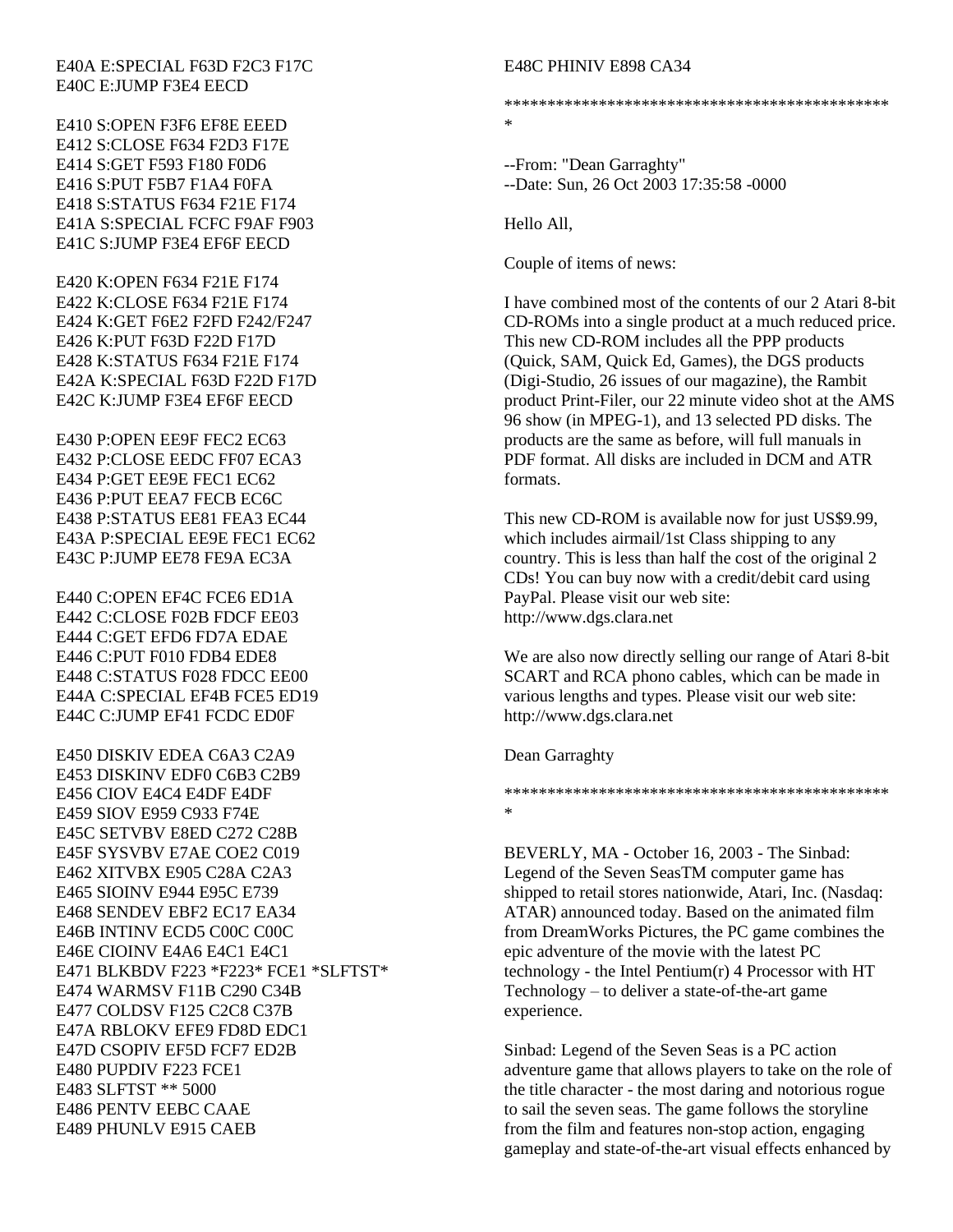the power of the Intel Pentium $(r)$  4 processor with HT Technology. An intuitive control system also enables players to perform exhilarating and acrobatic moves and use interactive environment features to defeat Sinbad's enemies.

"The Sinbad: Legend of the Seven Seas game really extends the movie experience by allowing players to bring the action of the movie home with them," said Nancy MacIntyre, vice president of marketing for Atari's Beverly studio. "We are pleased to have collaborated with DreamWorks and Intel on this project and that it is available in time for the holidays and the upcoming DVD launch."

As Sinbad, player's journey on an epic adventure to retrieve the fabled Book of Peace and save the life of Sinbad's best friend, Proteus. Along the way, players will fight off hordes of supernatural enemies and go head-to-head with legendary mythic monsters. To aid them in their quest, cool power-ups are available like the ability to summon a mini-army of skeletons to fight by their side.

To ensure the game fully captured the excitement and adventure of the film, the Sinbad: Legend of the Seven Seas PC game was created in collaboration with one of the film's directors, Patrick Gilmore. Gilmore made his directorial debut on "Sinbad" after a ten-year career in developing and producing video games. He worked closely with Atari and the development team at U.K. based Small Rockets to faithfully translate the film into an interactive game.

The Sinbad: Legend of the Seven Seas game was designed to take full advantage of the Intel(r) Pentium(r) 4 processor with HT Technology so that the stunning visuals of the film were translated to the PC experience. Intel's Hyper-Threading Technology allows the PC's processor to perform multiple complex tasks at the same time with greater responsiveness. If consumers play the game on a PC enabled with HT echnology, they will experience more detailed animation and more dynamic game environments that uniquely capture the beauty and adventure of the film. As an example, HT Technology will immerse players deeper into the world of Sinbad by letting them see things such as the wind effects on the flags of Sinbad's ship and the vibrancy of the deep sea waves as he embarks on his adventure.

Developed by Small Rockets, the Sinbad: Legend of the Seven Seas PC game is available at retail nationwide for a suggested retail price of \$19.99. The ESRB has given this game a 'T' (Teen) rating.

\*\*\*\*\*\*\*\*\*\*\*\*\*\*\*\*\*\*\*\*\*\*\*\*\*\*\*\*\*\*\*\*\*\*\*\*\*\*\*\*\*\*\*\*\* \*

--Date: Sun, 26 Oct 2003 09:10:25 -0800

Atari 8-bit fans will soon be able to connect to the internet via an Atari 8-bit Ethernet Cartridge (http://jybolac.virtualave.net/atari/a8ether/) being developed by Chris Martin. Based on the work already done in the Commodore 64 community, this adapter will allow you to take advantage of telnet, e-mail, web browsing and a web server via the Contiki Operating System. (http://www.dunkels.com/adam/contiki/)

For more information, including pictures and schematics, please visit the Atari 8-bit Ethernet Cartridge development page.

http://jybolac.virtualave.net/atari/a8ether/

[This news item courtesy of Atariage.com: http://www.atariage.com]

\*\*\*\*\*\*\*\*\*\*\*\*\*\*\*\*\*\*\*\*\*\*\*\*\*\*\*\*\*\*\*\*\*\*\*\*\*\*\*\*\*\*\*\*\* \*

RASTER MUSIC TRACKER - RMT by Radek Sterba, Raster/C.P.U., 2002-2003 http://raster.atari.org

Changes in RMT 1.14

- Menu Project: Import...
- \* Support for importing of classic ProTracker MOD format with 31 samples, 4 or 8 channels (also modules with 5, 6, 7 channels), as well as old ProTracker 15 samples 4 channels MOD modules. After import there is need of manual adjustment (tones tuning and distortions) of all instruments at first!!! Volume envelopes and loops are prepared in accordance with real samples in MOD module.
- \* Support for importing of Atari XE/XL TMC Theta Music Composer modules. TMC instruments are imitated automatically by RMT instruments if it is possible. There can be need of manually corrections!!! (Disclaimer: Some TMC effects may be totally wrong, sorry.)

- Menu Track:

\* Search and build wise loop.

\* Expand loop.

- Menu Instrument: